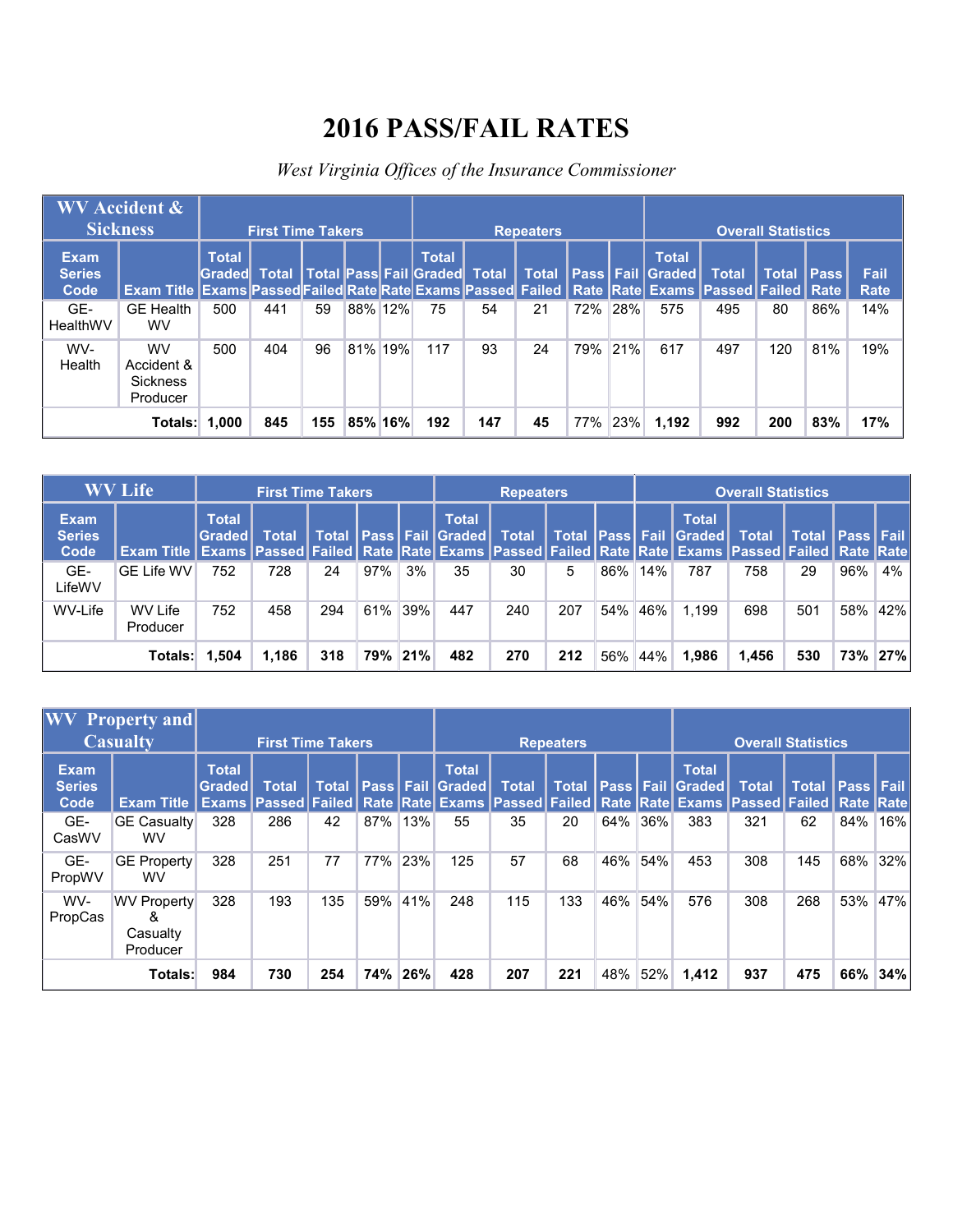| <b>WV Property</b>                   |                                   |              | <b>First Time Takers</b> |   |         |                                                     |                                                                                                      | <b>Repeaters</b> |       |       |                                              |              | <b>Overall Statistics</b> |             |                     |
|--------------------------------------|-----------------------------------|--------------|--------------------------|---|---------|-----------------------------------------------------|------------------------------------------------------------------------------------------------------|------------------|-------|-------|----------------------------------------------|--------------|---------------------------|-------------|---------------------|
| <b>Exam</b><br><b>Series</b><br>Code | <b>Exam</b><br><b>Title</b>       | <b>Total</b> |                          |   |         | <b>Total</b><br>Graded Total Total Pass Fail Graded | <b>Total</b><br>Exams Passed Failed Rate Rate Exams Passed Failed Rate Rate Exams Passed Failed Rate |                  |       |       | <b>Total</b><br>Total   Pass   Fail   Graded | <b>Total</b> | Total                     | <b>Pass</b> | Fail<br><b>Rate</b> |
| GE-<br>PropWV                        | GE.<br>Property<br>wv             | 3            | 3                        | 0 | 100% 0% | 0                                                   | 0                                                                                                    | 0                | $0\%$ | $0\%$ | 3                                            | 3            | 0                         | 100%        | $0\%$               |
| WV-Prop                              | <b>WV</b><br>Property<br>Producer | 3            | 3                        | 0 | 100% 0% | 0                                                   | 0                                                                                                    | 0                | $0\%$ | $0\%$ | 3                                            | 3            | 0                         | 100%        | $0\%$               |
|                                      | <b>Totals:</b>                    | 6            | 6                        | 0 | 100% 0% | 0                                                   | 0                                                                                                    | 0                | $0\%$ | $0\%$ | 6                                            | 6            | 0                         | 100%        | 0%                  |

| <b>WV Casualty</b>                   |                                   |              | <b>First Time Takers</b> |   |         |                                                            |                                                                                                                    | <b>Repeaters</b> |     |       |                                                      |   | <b>Overall Statistics</b> |              |                     |
|--------------------------------------|-----------------------------------|--------------|--------------------------|---|---------|------------------------------------------------------------|--------------------------------------------------------------------------------------------------------------------|------------------|-----|-------|------------------------------------------------------|---|---------------------------|--------------|---------------------|
| <b>Exam</b><br><b>Series</b><br>Code | <b>Exam</b><br><b>Title</b>       | <b>Total</b> |                          |   |         | <b>Total</b><br><b>Graded Total Total Pass Fail Graded</b> | <b>Total</b><br>Exams Passed Failed Rate Rate Exams   Passed   Failed   Rate   Rate Exams   Passed   Failed   Rate |                  |     |       | <b>Total</b><br>Total   Pass   Fail   Graded   Total |   |                           | Total   Pass | Fail<br><b>Rate</b> |
| GE-<br>CasWV                         | GE.<br>Casualty<br><b>WV</b>      | 3            | 3                        | 0 | 100% 0% | 0                                                          | 0                                                                                                                  | 0                | 0%  | $0\%$ | 3                                                    | 3 | 0                         | 100%         | 0%                  |
| WV-Cas                               | <b>WV</b><br>Casualty<br>Producer | 3            | 2                        |   | 67% 33% | 2                                                          |                                                                                                                    |                  | 50% | 50%   | 5                                                    | 3 | $\overline{2}$            | 60%          | 40%                 |
|                                      | <b>Totals:</b>                    | 6            | 5                        |   | 83% 17% | $\mathbf{2}$                                               |                                                                                                                    |                  | 50% | 50%   | 8                                                    | 6 | 2                         | 75%          | 25%                 |

| <b>WV Public</b><br><b>Adjuster</b>  |                                            |                        | <b>First Time Takers</b> |   |   |                                                        |   | <b>Repeaters</b> |   |   |                                                |                                                                                                   | <b>Overall Statistics</b> |      |                     |
|--------------------------------------|--------------------------------------------|------------------------|--------------------------|---|---|--------------------------------------------------------|---|------------------|---|---|------------------------------------------------|---------------------------------------------------------------------------------------------------|---------------------------|------|---------------------|
| <b>Exam</b><br><b>Series</b><br>Code | <b>Exam</b><br><b>Title</b>                | <b>Total</b><br>Graded | <b>Total</b>             |   |   | <b>Total</b><br>  Total   Pass   Fail   Graded   Total |   |                  |   |   | <b>Total</b><br>  Total Pass Fail Graded Total | <b>Exams Passed Failed Rate Rate Exams Passed Failed   Rate Rate Exams Passed   Failed   Rate</b> | <b>Total</b>              | Pass | Fail<br><b>Rate</b> |
| WV-<br>Public<br>Adjuster            | <b>WV</b><br>Public<br>Adjuster-<br>Module | 0                      | 0                        |   | 0 | 0                                                      | 0 |                  | 0 | 0 | 0                                              |                                                                                                   |                           | 0    | 0                   |
| Totals:                              |                                            |                        | 0                        | 0 | 0 | 0                                                      | 0 | 0                |   | 0 | 0                                              | 0                                                                                                 | 0                         | 0    | 0                   |

| <b>WV Adjuster</b>                   |                             |                        | <b>First Time Takers</b> |     |         |                                                        |     | Repeaters |     |     |                                                      |                                                                                 | <b>Overall Statistics</b>       |              |              |
|--------------------------------------|-----------------------------|------------------------|--------------------------|-----|---------|--------------------------------------------------------|-----|-----------|-----|-----|------------------------------------------------------|---------------------------------------------------------------------------------|---------------------------------|--------------|--------------|
| <b>Exam</b><br><b>Series</b><br>Code | <b>Exam</b><br><b>Title</b> | <b>Total</b><br>Graded | <b>Total</b>             |     |         | <b>Total</b><br>  Total   Pass   Fail   Graded   Total |     |           |     |     | <b>Total</b><br>Total   Pass   Fail   Graded   Total | <b>Exams Passed Failed Rate Rate Exams Passed Failed Rate Rate Exams Passed</b> | <b>Total</b><br><b>Failed</b> I | Pass<br>Rate | Fail<br>Rate |
| WV-<br>Adjuster                      | WV<br>Adjuster-<br>Module   | 424                    | 167                      | 257 | 39% 61% | 388                                                    | 183 | 205       | 47% | 53% | 812                                                  | 350                                                                             | 462                             | 43%          | 57%          |
| Totals:                              |                             | 424                    | 167                      | 257 | 39% 61% | 388                                                    | 183 | 205       | 47% | 53% | 812                                                  | 350                                                                             | 462                             | 43%          | 57           |